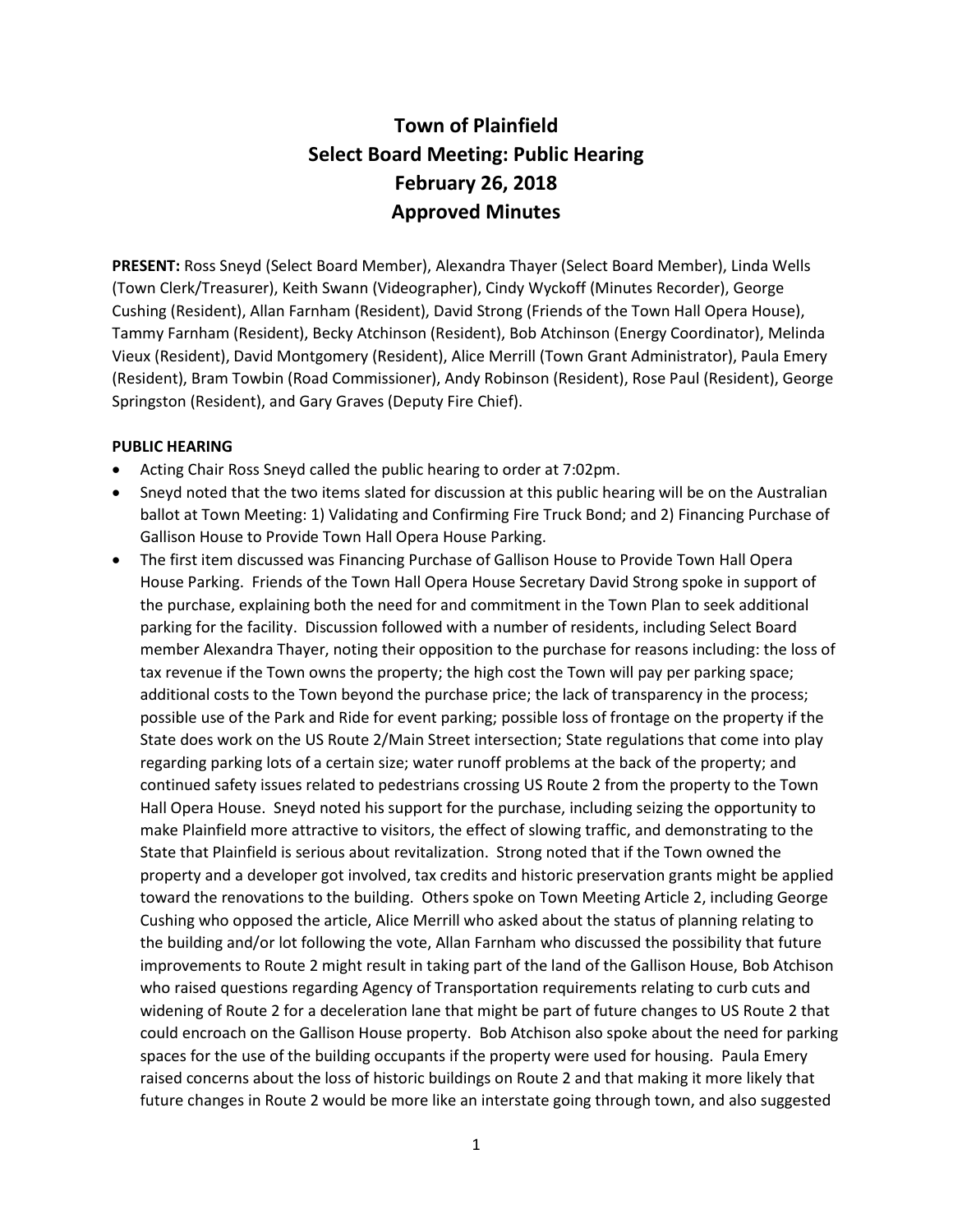various uses of the Gallison House building. Andy Robinson raised the possibility of the town buying the property and leasing out the building to bring in income. Bram Towbin stated his opinion that rehabilitation of the Gallison House building would be cost prohibitive.

- Sneyd provided clarification on why Validating and Confirming the Fire Truck Bond was an item for consideration at this public hearing and on the ballot at Town Meeting, noting that the advertising prior to the vote at last year's Town Meeting to bond the fire truck was not in compliance with the means in which the truck would be financed.
- The public hearing was adjourned at 7:48.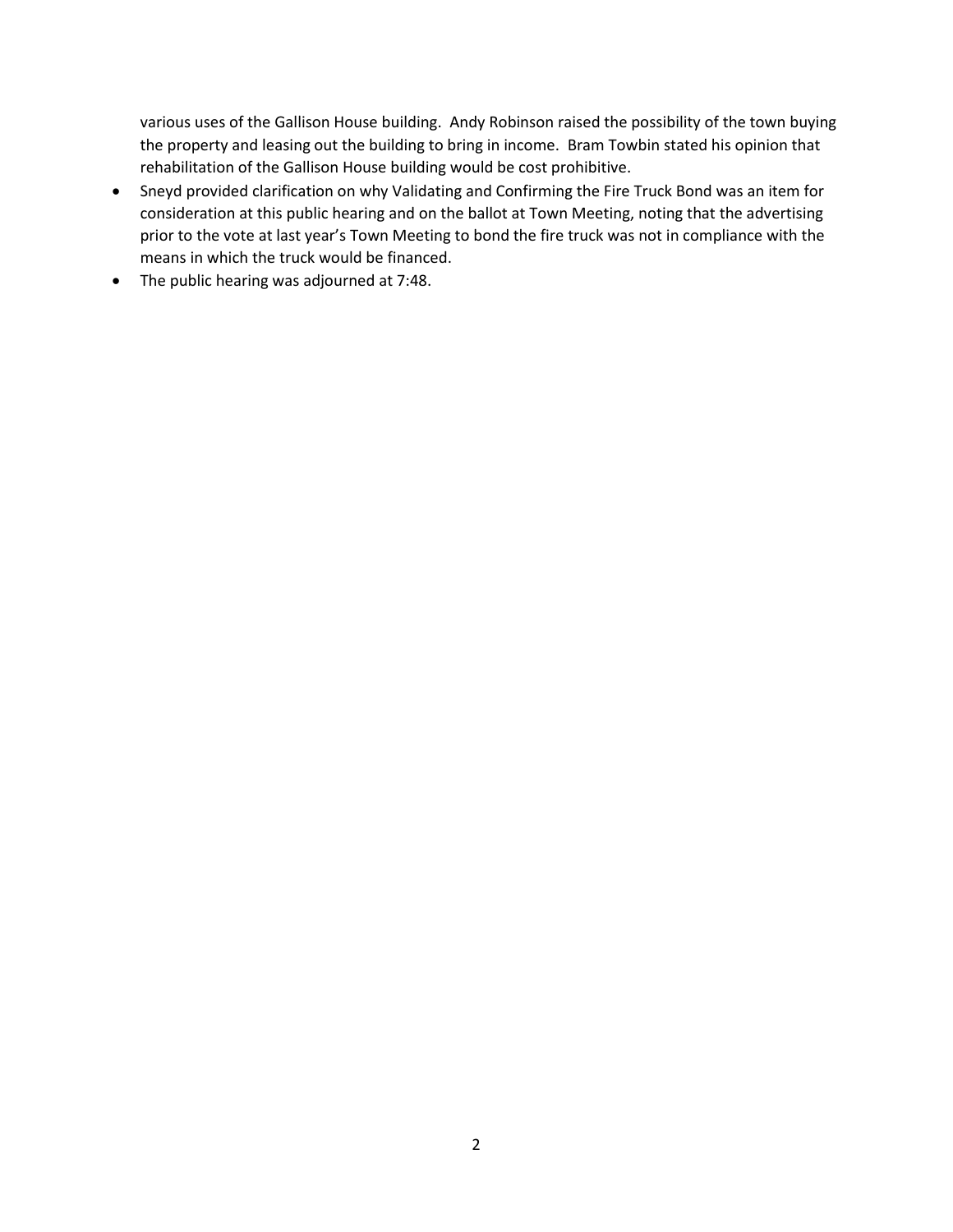# **Town of Plainfield Select Board Meeting February 26, 2018 Approved Minutes**

**PRESENT:** Ross Sneyd (Select Board Member), Alexandra Thayer (Select Board Member), Linda Wells (Town Clerk/Treasurer), Keith Swann (Videographer), Cindy Wyckoff (Minutes Recorder), Tammy Farnham (Resident), Bram Towbin (Road Commissioner), and Kathy Bizzoco (Webmaster).

## **AGENDA**

- Review Agenda
- Public Comment/Announcements
- Town Clerk's Report: Warrants, Etc.
- Road Report
- Parking Ordinance
- **•** Hazard Mitigation Plan Update
- Website Update
- Outstanding Invoices
- Other Business
- Review Minutes
- Adjournment

## **REVIEW AGENDA**

• No changes were made to the agenda.

## **PUBLIC COMMENT/ANNOUNCEMENTS**

- Sneyd reminded that Town Meeting was coming up on 3/6/18 starting at 10am at the Town Hall Opera House. Polls are open from 9am to 7pm.
- Thayer announced that people are still needed to help count ballots. Those interested should contact Town Clerk/Treasurer Linda Wells.
- Sneyd noted he was not available for the first Select Board meeting following Town Meeting and requested that it be delayed to the third week of March when the second regular meeting is scheduled and all members can be present. Thayer was not in favor of delaying it, but agreed to think about it.

## **TOWN CLERK'S REPORT: WARRANTS, ETC.**

- Town Clerk/Treasurer Linda Wells presented a notification by the Development Review Board of a public hearing and historic site plan review on 3/14/18 for the River House. The Select Board needs to be notified because Town property abuts the River House.
- Wells requested that the minutes from two special Select Board meetings, one on 1/3/18 and one on 1/25/18, need review and approval.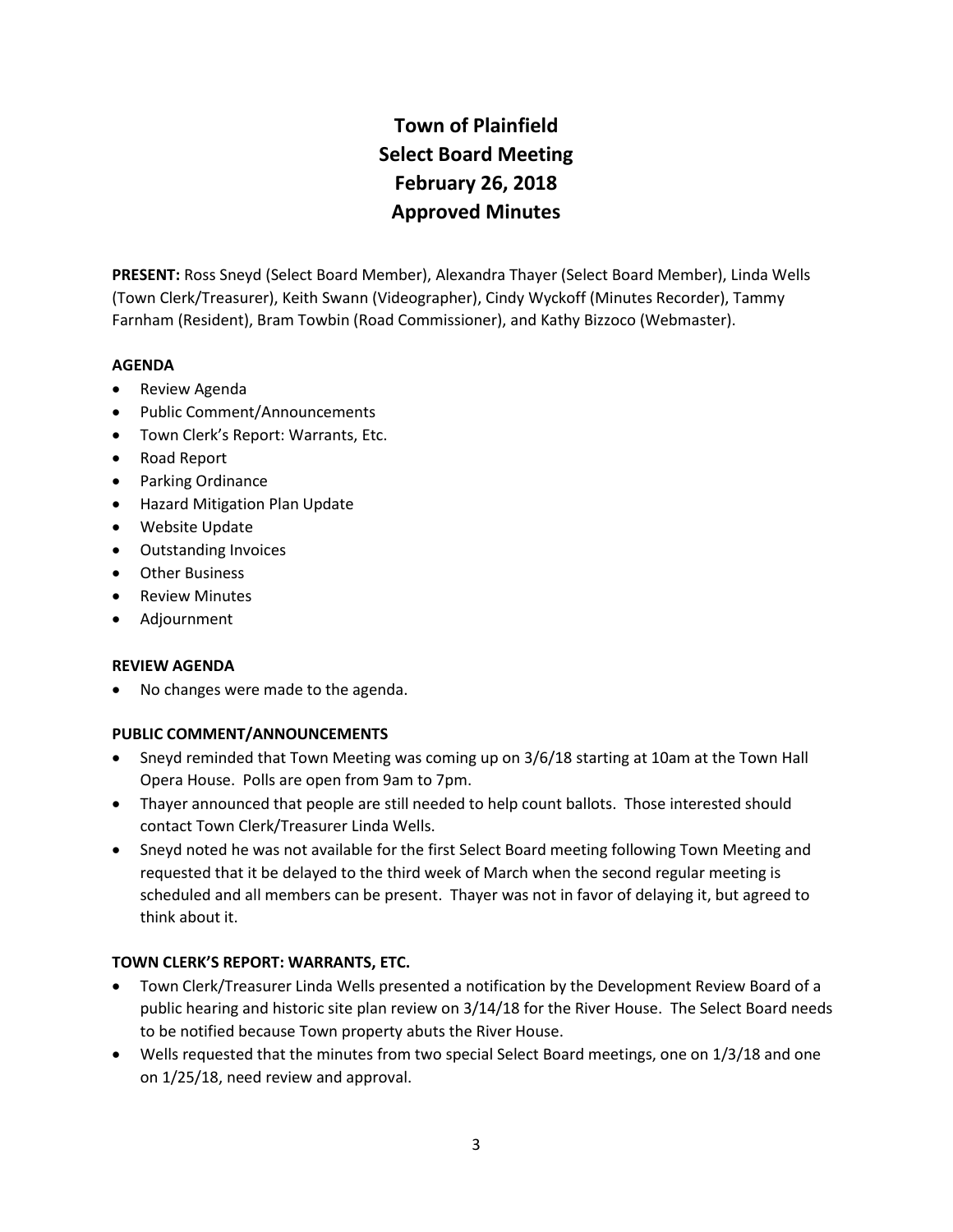- Wells presented the Certificate of Highway Mileage for Select Board approval to be signed and submitted to VTRANS. There are no highway mileage changes from last year, which remain at 41.698 miles of road for the entire Town and 3.04 miles of Class IV roads. **Sneyd made a motion to sign the Certificate of Highway Mileage for the year ending 2/10/18. The motion was approved.**
- Wells requested that the Select Board approve the Promissory Note and Security Agreement with the State of Vermont for the new Highway Department truck. Road Commissioner Bram Towbin stated that the truck is scheduled to arrive by 3/20/18, but additional time is needed to outfit it, thus it will not be ready for use until April. **Sneyd made a motion to approve the Promissory Note and Security Agreement for the new Town highway truck in the amount of \$100,000. The motion was approved.**
- **Sneyd made a motion to approve the warrants of 2/13/18, 2/13/18, 2/16/18, 2/22/18, 2/23/18, 2/26/18, and 3/2/18. The motion was approved.**
- **Sneyd made a motion to approve the following Fleet Permit applications with all the attendant conditions included:**
	- **Allen Lumber Company. The motion was approved.**
	- **•** Scott Brown. The motion was approved.
	- **Chevalier Drilling Company, Inc. The motion was approved.**
	- **Dwight and Laura Denton. The motion was approved.**
	- **Gould Well Drilling. The motion was approved.**
	- **Hillcrest Trucking and Storage. The motion was approved.**
	- **John Bogie, JFB Trucking. The motion was approved.**
	- **United Natural Foods. The motion was approved.**
	- **Winterset, Inc. The motion was approved.**
- Wells noted that absentee ballots are available for those who cannot make it to the polls on Town Meeting Day.

# **ROAD REPORT: WINTER PARKING POLICY, NEW SIGNS**

- Road Commissioner Bram Towbin reported that Town roads are getting softer earlier than usual and asked that people use common sense when driving on dirt roads by being aware of the conditions.
- Towbin announced that the winter parking regulations signs have arrived and will be installed soon.
- Towbin requested that people not climb on the sand pile by the Town Garage.

# **PARKING ORDINANCE**

- Thayer and Sneyd reviewed the amended language in the draft Parking Ordinance that included suggested changes from the Constable. Additional changes were discussed prior to agreeing on the language for the final version. **Sneyd made a motion to approve the amended Plainfield Traffic Ordinance as prepared by Thayer. The motion was approved.**
- **Sneyd made a motion to hold a public hearing on the Traffic Ordinance on 3/26/18 prior to the Select Board meeting. The motion was approved.**

## **WEBSITE UPDATE**

 Webmaster Kathy Bizzoco provided an update on the Town's new website. Bizzoco noted that there appears to be a lot of visitors from Russia and China to the site. Sneyd noted that no tax records or